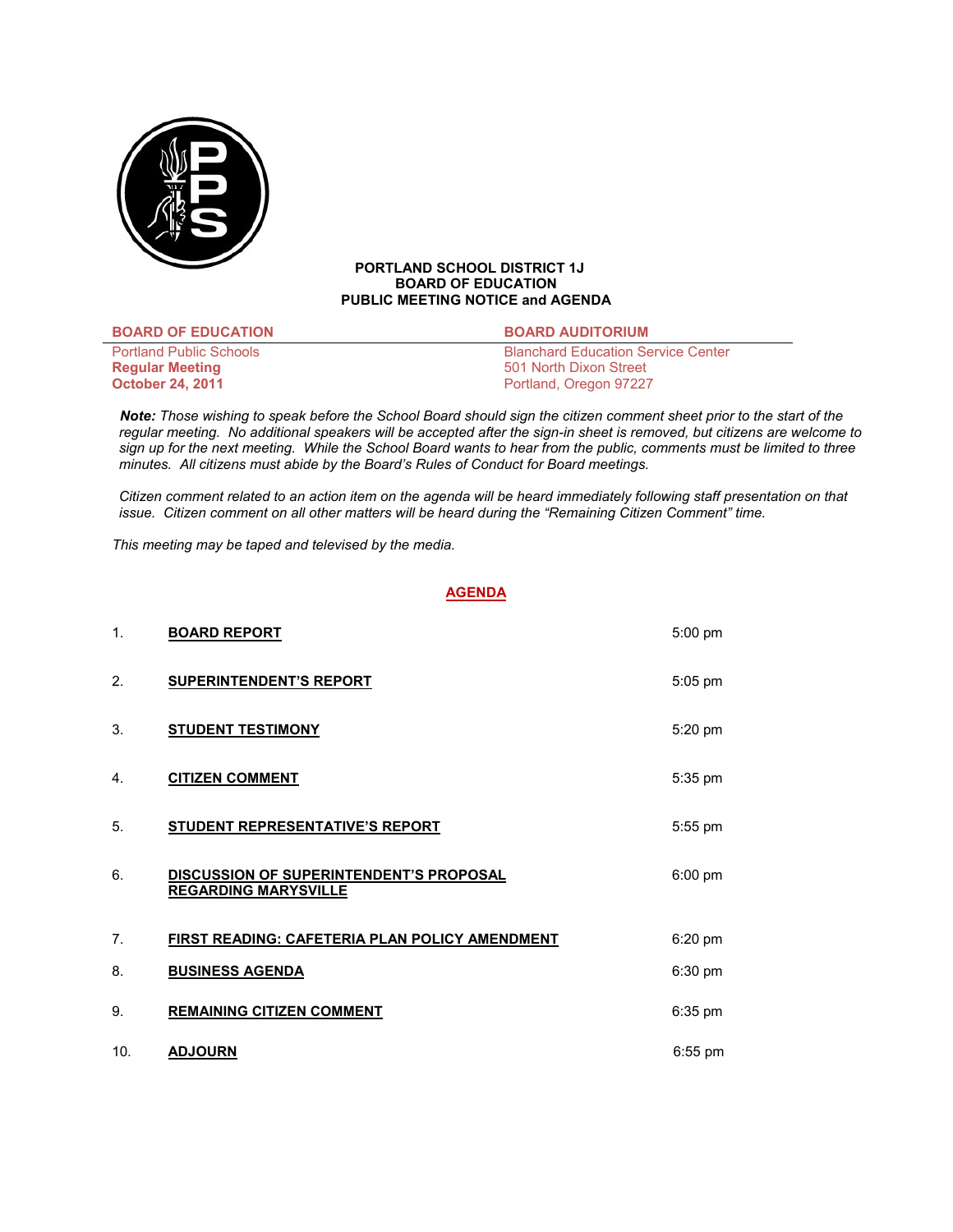Business items to be acted upon in the formal agenda may include personnel matters, purchases, bids, contracts, expenditures, and other matters.

The meeting location is accessible to persons with disabilities. A request for an interpreter for the hearing impaired, or for other accommodations for persons with disabilities, should be made at least 48 hours in advance of the meeting. Please contact the Board Office at 503-916-3741.

Materials for this meeting are available at the following website: http://www.pps.k12.or.us/departments/board/858.htm

Portland Public Schools Nondiscrimination Statement

Portland Public Schools recognizes the diversity and worth of all individuals and groups and their roles in society. All individuals and groups shall be treated with fairness in all activities, programs and operations, without regard to age, color, creed, disability, marital status, national origin, race, religion, sex, or sexual orientation. Board of Education Policy 1.80.020-P

*Portland Public Schools is an equal opportunity educator and employer.* 

This notice is provided in accordance with the Oregon Public Meetings Law Board Support Services October 20, 2011